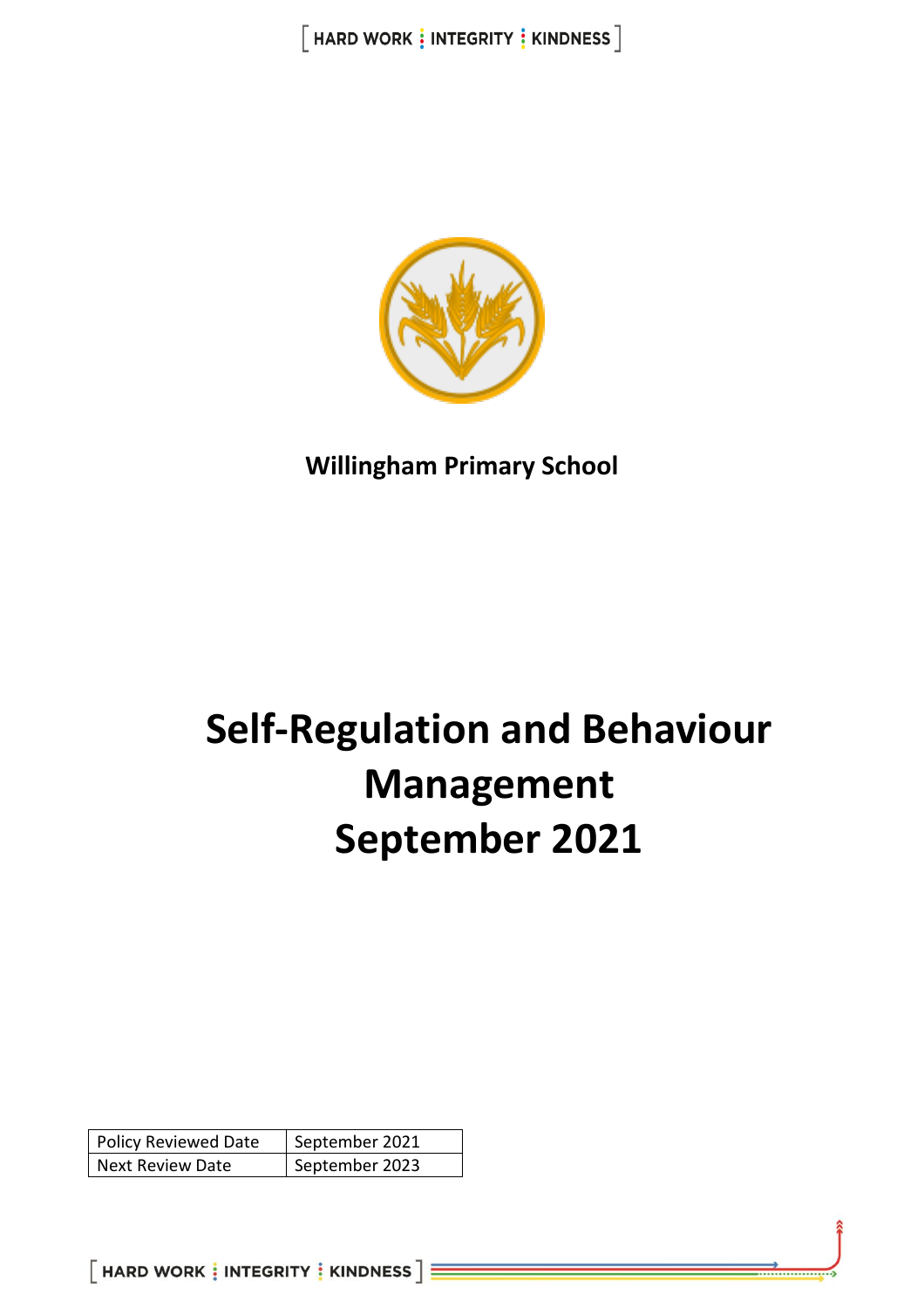# $[$  HARD WORK  $\frac{1}{2}$  INTEGRITY  $\frac{1}{2}$  KINDNESS  $\overline{\phantom{a}}$

#### **Section 1: Introduction**

It is a key aim of our school that every member of the school community feels valued, respected and that each person is treated fairly and well. We aim to be a caring community, whose values are based on mutual trust and respect for all. The school expects every member of the school community to behave in a considerate way towards others and for all staff to consistently follow the approach to behaviour management as laid out in this policy. A summary of this policy will be given to supply staff and parent helpers.

This policy was reviewed and re-developed with input from pupils, parents, staff and governors and on the basis of the findings from Tom Bennett's Independent Review of Behaviour in Schools [\(https://www.gov.uk/government/publications/behaviour-in-schools\)](https://www.gov.uk/government/publications/behaviour-in-schools)) and with the support of other schools that have well-renowned, strong behavioural cultures.

At Willingham Primary School our mission statement is:

*To provide pupils with the knowledge, experiences and confidence they need to excel at secondary school and so that they can make the choices, now and in the future, to have a happy, fulfilling life.* 

Willingham School aims to promote the fundamental British values of democracy, the rule of law, individual liberty, and mutual respect and tolerance of those with different faiths and beliefs.

Throughout the school day, both within and outside lessons, Willingham School aims to promote the values of:

- Hard Work
- **Integrity**
- **Kindness**

And looks for the following drivers:

- Active Participation we all engage with the world around us and focus our attention on what matters.
- Equitable Success we believe that through knowledge and opportunity, we can all become the best versions of ourselves.
- Improvement we recognise that learning is a long process, but that we try to get better every day

This policy supports the school in achieving its aims and builds on the following key features of Outstanding schools:

- committed, highly visible school leaders, with ambitious goals, supported by a strong leadership team
- effectively communicated, realistic, detailed expectations understood clearly by all members of the school
- highly consistent working practices throughout the school
- a clear understanding of what the school culture is 'this is how we do things around here, and these are the values we hold'
- high levels of staff and parental commitment to the school vision and strategies
- high levels of support between leadership and staff, for example, staff training
- **•** attention to detail and thoroughness in the execution of school policies and strategies
- high expectations of all students and staff, and a belief that all students matter equally

This policy reflects two sides to building the culture of outstanding behaviour –Self-Regulation and Behaviour Management.

 $\lceil$  HARD WORK  $\frac{1}{2}$  INTEGRITY  $\frac{1}{2}$  KINDNESS  $\rceil$  =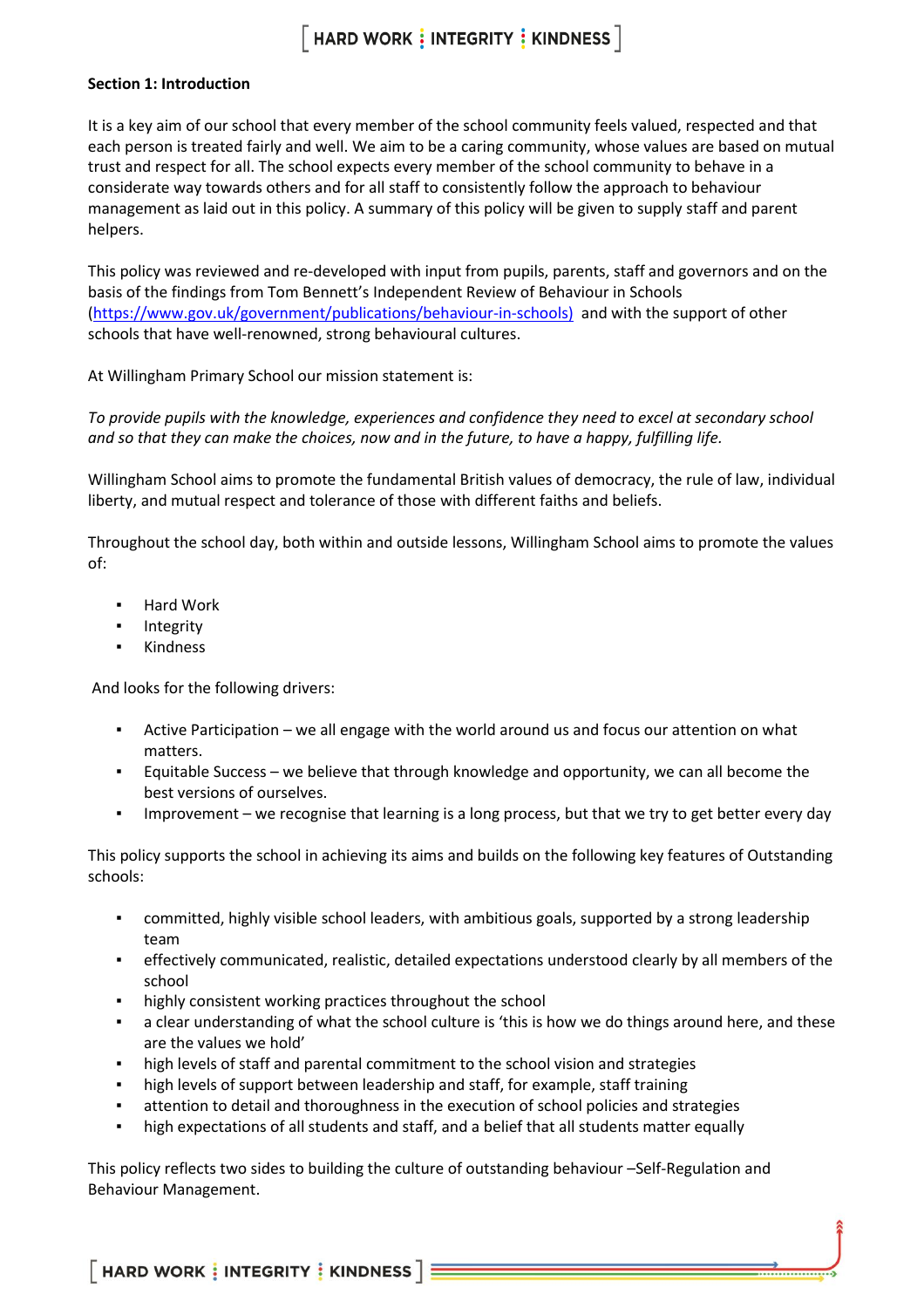# $[$  HARD WORK  $\frac{1}{2}$  INTEGRITY  $\frac{1}{2}$  KINDNESS  $\overline{\phantom{a}}$

Self-Regulation ensures that pupils from all backgrounds and with varying needs are supported in developing their self-esteem, self-belief and in managing their feelings and emotions (Executive Functions). Without support and restorative work, pupils will find it difficult to manage situations and change their behaviour with the goal of developing into happy and fulfilled individuals.

Behaviour Management ensures that behavioural expectations are clear, consistent and maintained and that pupils understand the consequences of their actions. It supports the academic progress and emotional wellbeing of all pupils in the school and ensures that no child is fearful of another and no class has their learning interrupted by disruption. It is essential that the victims in any behavioural incident that drops below our expectations, feel that something is being done and that they are being looked after. Through developing strong routines and reducing extrinsic cognitive load, pupils are able to excel in a calm and wellordered environment and the school's behaviour curriculum works to ensure that this is supportive of all pupils.

#### Bullying

Bullying is anti-social behaviour that affects everyone; it is unacceptable and will not be tolerated at Willingham Primary School. We recognise that there are a variety of reasons why pupils are unkind to each other and that when this is persistent and targeted, that behaviour can significantly impact on the victim and may be a reflection of a deeper issue/need in the perpetrator. Equally, the school recognises that single incidents can have a significant impact on the victim and will deal with every incident proportionately.

Pupils can exhibit a continuum of undesirable behaviours and that sometimes, trying to label behaviours, can distract from the support that is needed for the victim and the consequences and support that are needed for the perpetrator(s). Rather than 'classifying' incidents as 'bullying' and risking the community and child being labelled as a 'bully', at Willingham Primary School we refer to and deal with the "bullying behaviours" themselves.

Equally, giving children the language and knowledge to talk about worries and problems is an essential part of their education and safeguarding. Through our PSHE curriculum and wider work, pupils will be helped to be able to make judgements as to the severity of behaviours, both that they exhibit, and that they encounter from others. They will be taught to identify where issues are targeted, purposeful and persistent (bullying behaviours) and where they are one-off, lower level or accidental.

Bullying behaviours are hurtful behaviours that are repeated over a period of time. The main types of bullying behaviours include:

- Physical
- Verbal
- Indirect (for e.g., spreading rumours, excluding someone from social groups)
- Cyber/Online
- Prejudiced-related incidents

As there is a spectrum of behaviour (including bullying behaviours), the school will utilise a spectrum of responses to deal with these. These will include support for the victim. Responses for the perpetrator will include both support with their self-regulation (see section 2) and clear consequences for their behaviour (see section 3).

As a result of the school's strong Behaviour Curriculum and monitoring/tracking systems, pupils who are beginning to exhibit repeated behaviours, whether targeted or not, are picked up and support is given to prevent them from doing further harm. Parents/carers are involved from the early stages and are seen as key factors in modifying such behaviours.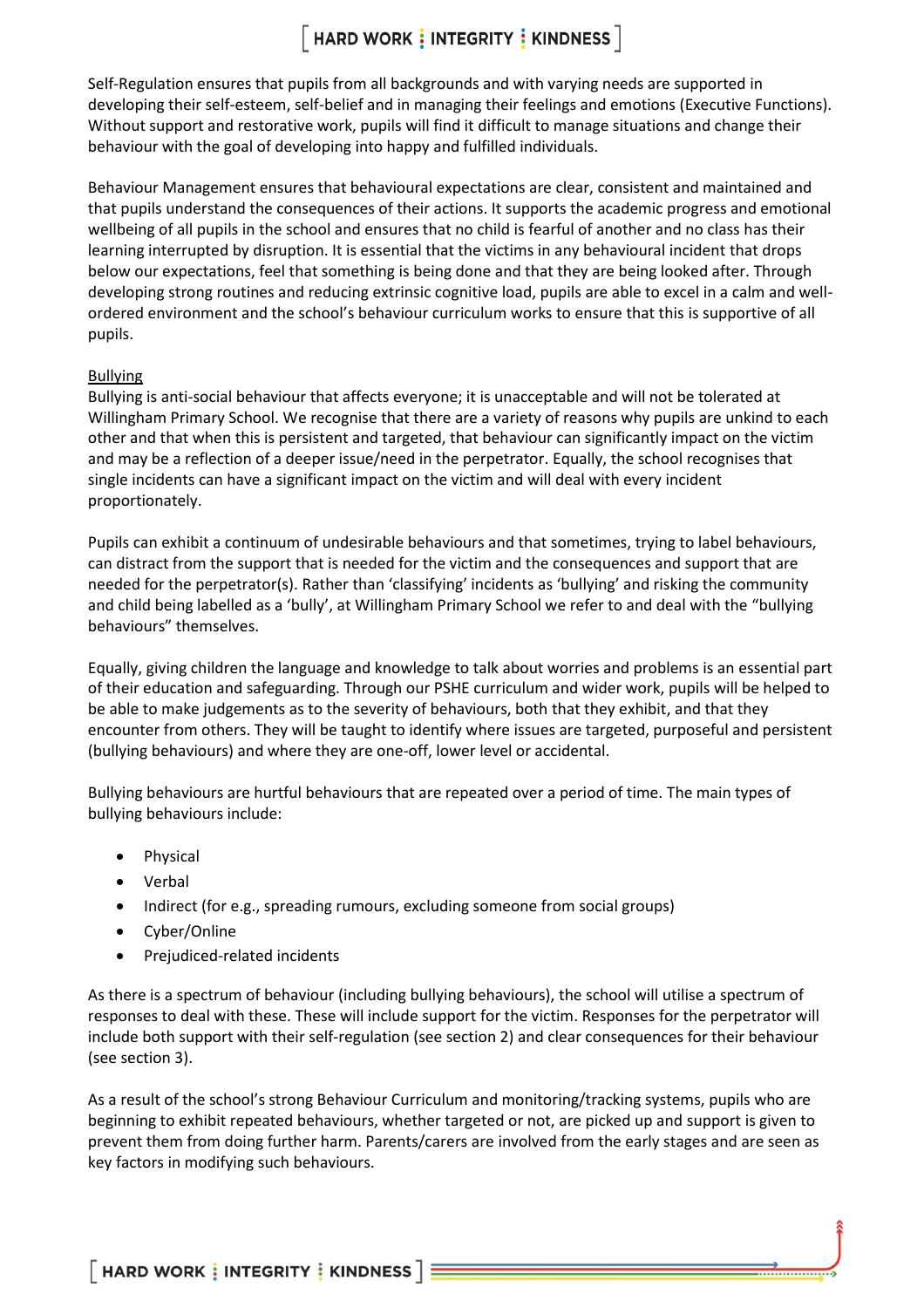#### **Section 2: Self-regulation**

Our school aims to work to support pupils in becoming the best versions of themselves. The culture of the school, our PSHE scheme and our Emotional Support Assistant therapeutic program, all help to support our pupils' emotional wellbeing and mental health.

As part of our self-regulation support, we will sometimes work in a 'restorative' fashion. Restorative approaches are *value-based* and *needs-led,* and will **always** be provided in addition to and not instead of Behaviour Management consequences and with the consent of the victim. They can be seen as part of a broader ethos that identifies strong, mutually respectful relationships and a cohesive community and are based upon:

- genuineness honesty, openness, sincerity
- positive regard for all individuals valuing the person for who they are and showing respect for others
- empathic understanding being able to understand another's experience
- individual responsibility and shared accountability
- self-actualisation the human capacity for positive growth
- optimistic perspectives on personal development that people can learn and change for the better

#### Pastoral Support in School

There are a range of ways in which school can provide additional support to a child in managing their behaviour. These could include:

- Referral to the school's ESA
- Attendance at Lunchtime Clubs
- 1-1 time with a Teaching Assistant
- Social Skills Groups
- time to talk with a trusted member of staff.

It is important for all staff to build positive relationships with all children, so that children feel valued and able to talk to adults other than their teacher.

All members of staff are expected to model effective ways of building and maintaining emotionally healthy relationships and promote helpful, calm and empathic attitudes.

In order to build a culture of the highest behavioural standards, all members of staff are expected to:

- establish a respectful rapport with all people
- listen and respond calmly and empathically
- inspire confidence in children that they will be listened to.

#### Behaviour Support Plan

Where a pupil's pattern of behaviour is causing concern, a Behaviour Support Plan or Risk Reduction Plan may be put in place. Its purpose is to ensure that all those working with the pupil provide a consistent response to identified behaviours, as a result of which the pupil is supported in making the right choices.

#### Referral to External Agencies

After discussion with parents/carers, it may be agreed that further support is required in supporting a child's self-regulation, either within school, at home, or both. Behaviour may be a result of circumstances over which the child or family have no control and the school will seek to access support, or help the parent/carer(s) access support for themselves. This may require an Early Help Assessment (EHA) to be completed in order to access the Early Help Hub (EHH) and the Specialist Teaching Teams or a direct referral to Children's Services and other support agencies.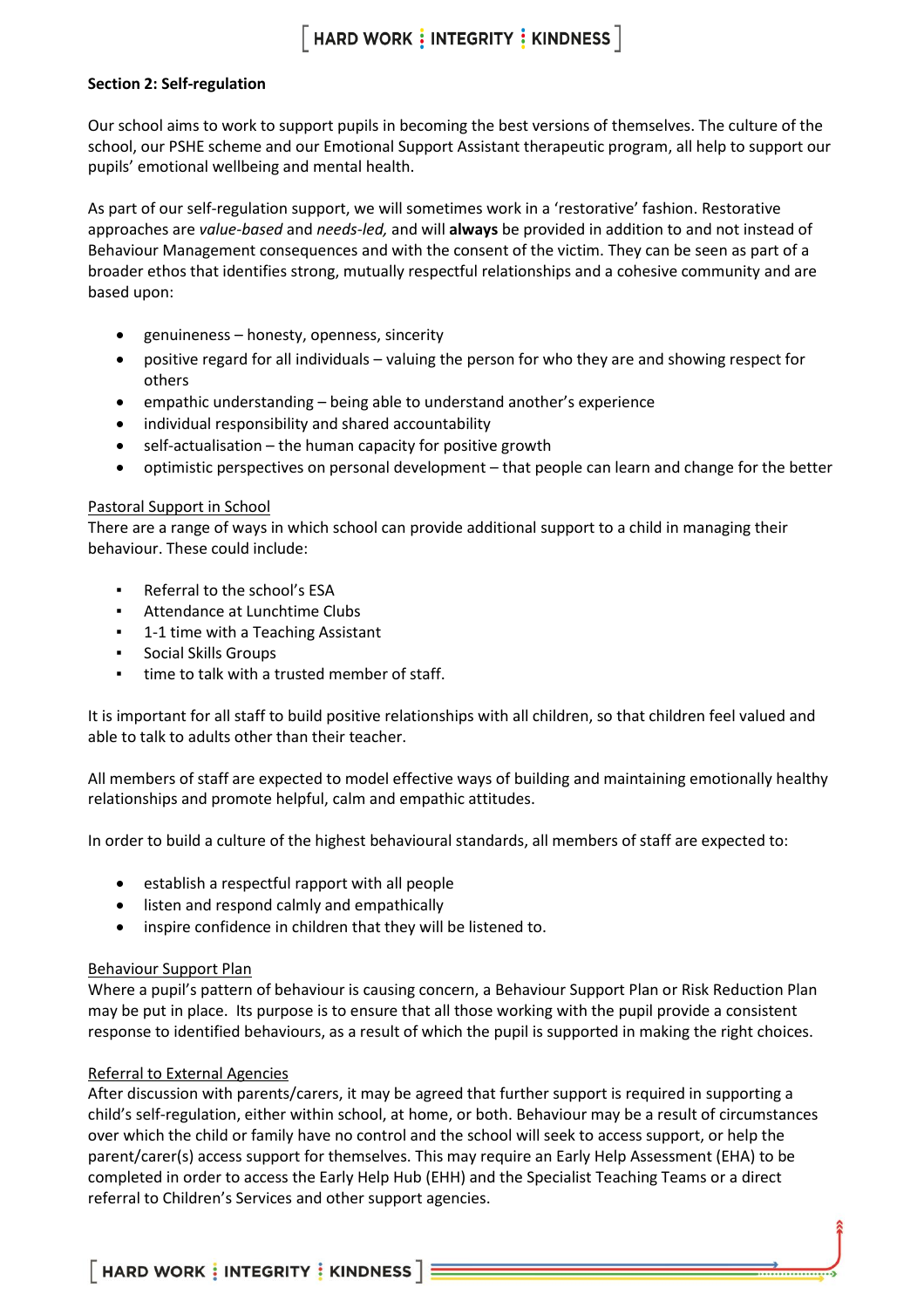### $\lceil$  HARD WORK  $\frac{1}{2}$  INTEGRITY  $\frac{1}{2}$  KINDNESS  $\rceil$

#### **Section 3: Behaviour Management**

#### **Responses to Inappropriate, Unwanted and Unacceptable Behaviour**

The school's approach to behaviour management is based on a warm, but strict ethos and is written to ensure that all management strategies are delivered with purpose rather than to impart power. Any member of staff who does not apply the policy within that remit, will be provided with further training and may face disciplinary procedures.

All communication with pupils in dealing with poor behaviour should be non-emotional and be intended to de-escalate situations. Staff will rarely need to raise their voices and may need to wait for a pupil to calm down before applying a sanction.

The victims of poor behaviour should always be reassured by adults in the school and given a choice to be involved in any potential restorative work. No child should be in fear of another individual in the school or be made to face someone, who has harmed them, if they do not wish to do so; this includes apologies or 'making up' activities.

It is important, when responding to unwanted behaviour, to understand that there is always a reason for such behaviour. Time taken to listen to a child behaving in such a way will often reveal some of these reasons. It is also essential that unwanted and unacceptable behaviours are challenged in a consistent and open way, so that all pupils understand the expectations and see the consequences of their decisions.

All responses to inappropriate, unwanted or unacceptable behaviour will be applied, as appropriate, to children with Special Educational Needs, recognising that treating all children fairly does not necessarily mean responding to all children in the same way.

On the rare occasions that pupils display significant behavioural difficulties, despite the procedures and support laid out in this policy, the school will meet with parents, seek advice from professionals and produce individualised behaviour plans to support their success.

#### **Consistent Application of Rules**

The school's Framework of Expectations (FoE) and 'What To Do's' lay out the routines and expectations that are required in the classroom, on the playground and around the school (parents can be provided with a copy on request). There are a range of sanctions that may be applied as a result of unwanted behaviour and these are identified clearly for each expectation to ensure that consistent application is achieved. Through consistent application, all pupils and parents/carers will be clear of what is expected and what will happen as a result of poor behaviour; and a framework is provided for staff to support them in managing situations.

Every member of staff will be provided with a copy of this policy and will have relevant training. It is essential that every member of staff consistently applies this policy and ensures that low-level misbehaviour is not tolerated. By addressing every single detail, a culture of self-regulating behaviour from pupils will be established and sustained. There will be times when there is a need to be flexible, and treat each child as an individual, but when it comes to behaviour management, it is essential that pupils are clear that every member of staff is following the whole school routines and expectations.

#### **Discipline in Schools – Teachers' Powers**

Teachers have statutory authority to discipline pupils whose behaviour is unacceptable, who break school rules or who fail to follow a reasonable instruction (Sections 90 and 91 of the Education and Inspections Act 2006). The power to discipline also applies to all paid staff (unless the headteacher says otherwise) with responsibility for pupils, such as teaching assistants. Teachers can discipline pupils at any time the pupil is in school or elsewhere under the charge of a teacher, including on school visits.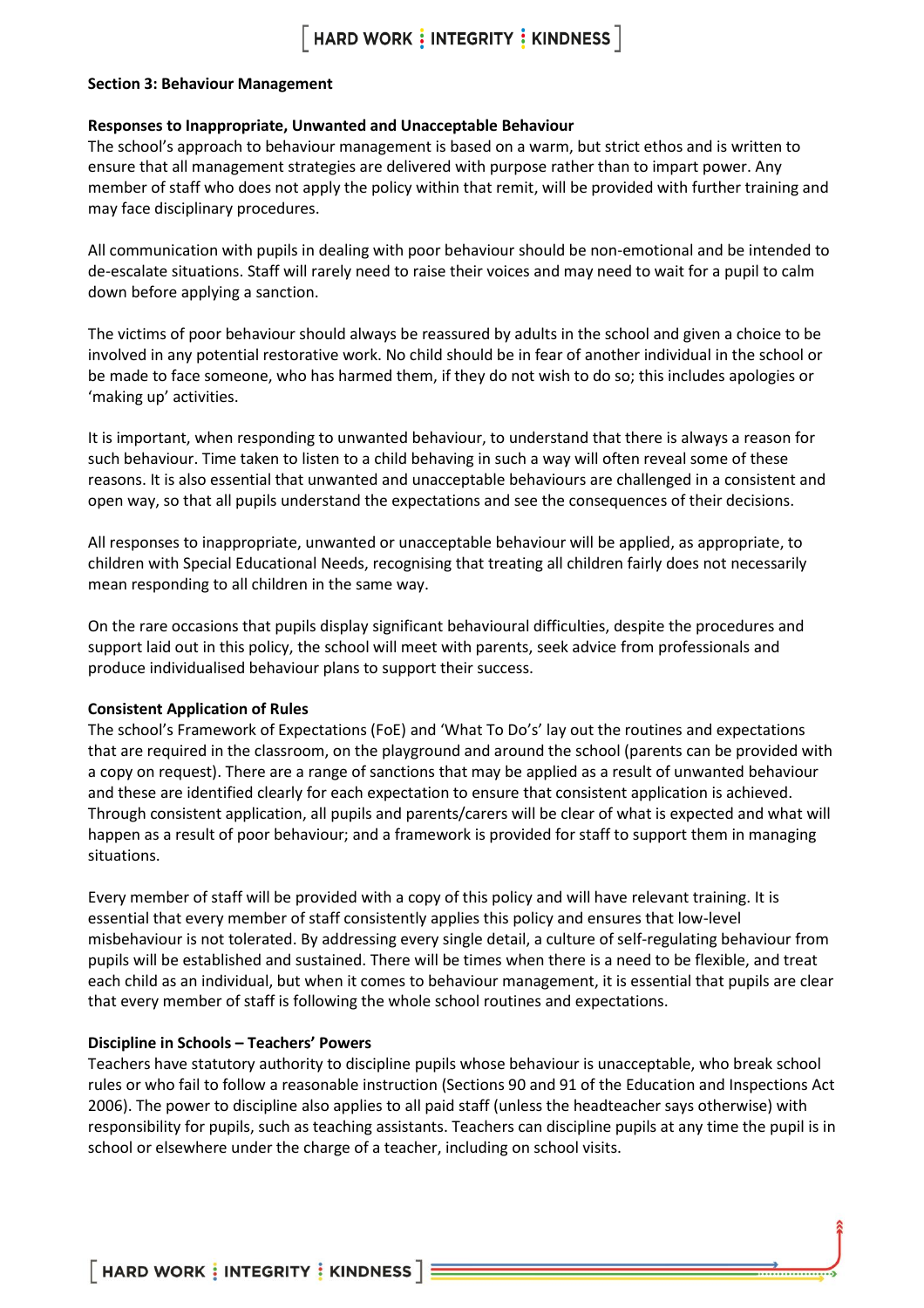#### **Pupils' Conduct outside the School Gates**

The school may also discipline pupils in certain circumstances when a pupil's misbehaviour occurs outside of school. Teachers may discipline pupils for misbehaviour when the pupil is

- Taking part in any school-organised or school-related activity
- Travelling to or from school
- Wearing school uniform or
- In some other way identifiable as a pupil at the school.

The school may also discipline pupils for misbehaviour at any time, whether or not the above conditions apply, that

- could have repercussions for the orderly running of the school
- poses a threat to another pupil or member of the public or
- could adversely affect the reputation of the school.

In all cases of misbehaviour, the school can only discipline the pupil on school premises or elsewhere when the pupil is in the lawful control of the staff member.

Teachers will consider whether the behaviour under review gives cause to suspect that a child is suffering, or is likely to suffer, significant harm. Where this is the case, the member of staff should follow the school's safeguarding policy and notify the Designated Safeguarding Officers (usually the Headteacher and Deputy/Assistant Head) who will consider whether the continuing disruptive behaviour might be the result of unmet educational or other needs. At this point the school will consider whether a multi-agency assessment or referral to Social Care is necessary.

#### **Confiscation of Inappropriate Items**

There are two sets of legal provisions that enable school staff to confiscate items from pupils.

**• The general power to discipline** 

This enables a member of staff to confiscate, retain or dispose of a pupil's property as a punishment, so long as it is reasonable in the circumstances. The law protects them from liability from damage to, or loss of, any confiscated items provided they have acted lawfully (Section 94 of the Education and Inspections Act 2006). Confiscated items may be returned to parents at the end of the day, or they may be disposed of.

The power to search without consent This enables a member of school staff to search a pupil's belongings for 'prohibited items'. This includes, but is not limited to, knives and weapons, alcohol, tobacco, any article that has been or is likely to be used to commit an offence, cause personal injury or damage to property; and any item banned by the school rules (such as mobile phones and other electrical items) which may be searched for.

#### **Sanctions in response to unwanted/poor behaviour**

Classroom counting is the teacher's 'bread and butter' for behaviour management in the classroom.

When children's behaviour does not meet our expectations, they should be counted.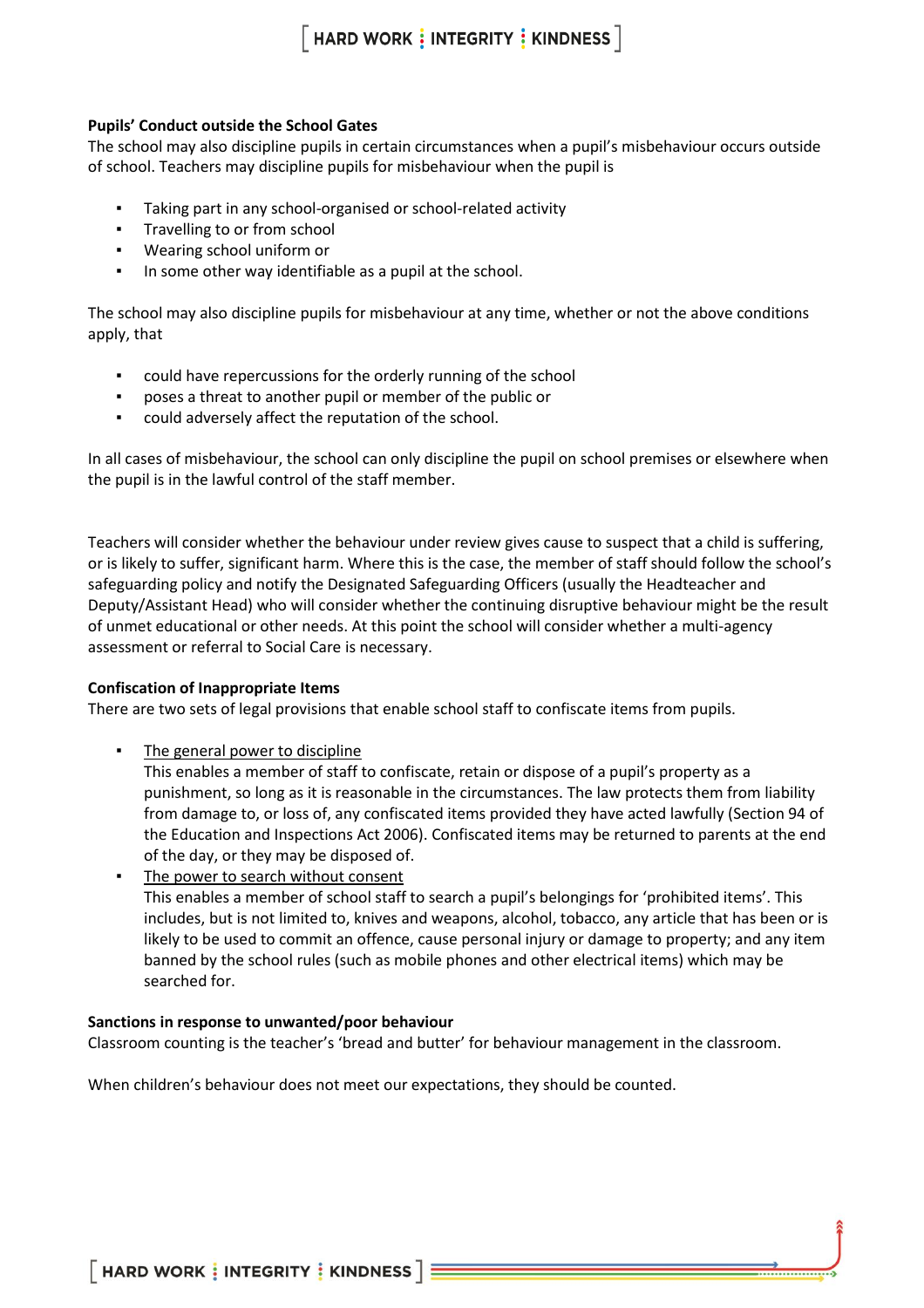Pupils are given a first verbal reminder, then a second, and if given a third they spend set time with teacher in classroom at play /lunch time, directly related to their age:

- EYFS and Y1/2 5minutes
- Year  $3/4 8$  minutes
- Year  $5/6 10$  minutes

Lost playtime could be for either repeatedly breaking one rule three times, or could be for three different behaviours.

All reminders are 'reset' at the end of each learning session and should be framed positively, so that the pupils are given the reason for the expectation/rule that they are not adhering to.

The FoE lays our appropriate sanctions to be applied in response to poor behaviour and include the following:

- o Verbal reminders
- o Loss of playtimes and/or lunchtime playtime for a specified number of days
- o Not being allowed to eat lunch in the dining hall
- o Being given tasks to undertake instead of playtime or lunch play, such as helping in the dinner hall, tidying the library, picking up litter etc (School based community service)
- o Being educated outside of the classroom for a specified number of sessions/days
- o Being placed 'on report' to the Headteacher or another member of the SMT
- o Redoing work until it meets the required standard
- o Completing unfinished work at break time, lunchtime or in a pupil's own time
- o Loss of privileges (temporarily or permanently)

In response to serious or continued poor behaviour, further sanctions may be applied, as outlined below.

On Report

There may be circumstances where it is decided that the use of a child needs to be 'on report' to ensure that parents and school are kept fully informed of events on a daily basis. This could be for a number of reasons (e.g. where a child appears to be unsettled; where behaviour is causing concern, where incidents of the same, or different types are happening frequently.

Fixed Term Exclusion

Where a Fixed Term Exclusion has been imposed, a pupil is not allowed to attend school for a fixed number of days. The maximum number of days a pupil may be excluded on a fixed term basis in one year is 45 days.

**Lunchtime Exclusions** 

A child may be excluded for lunchtimes, and parent/s are required to take their child home for the duration of lunchtime. The child should leave the school premises at the beginning of the lunchtime session and return for the afternoon session. These are also counted as Fixed Term Exclusions.

Permanent Exclusion

Where a breach of the school's behaviour policy has been sufficiently serious and/or where allowing the pupil to remain in school would serious harm the education or welfare of the pupils or others in the school, the Headteacher may permanently exclude a pupil. When a decision has been made to exclude a pupil, the Headteacher will make every effort to contact the child's parent/s as soon as possible by telephone. The Headteacher will also write to the parent/s giving the reasons for the exclusion and further information.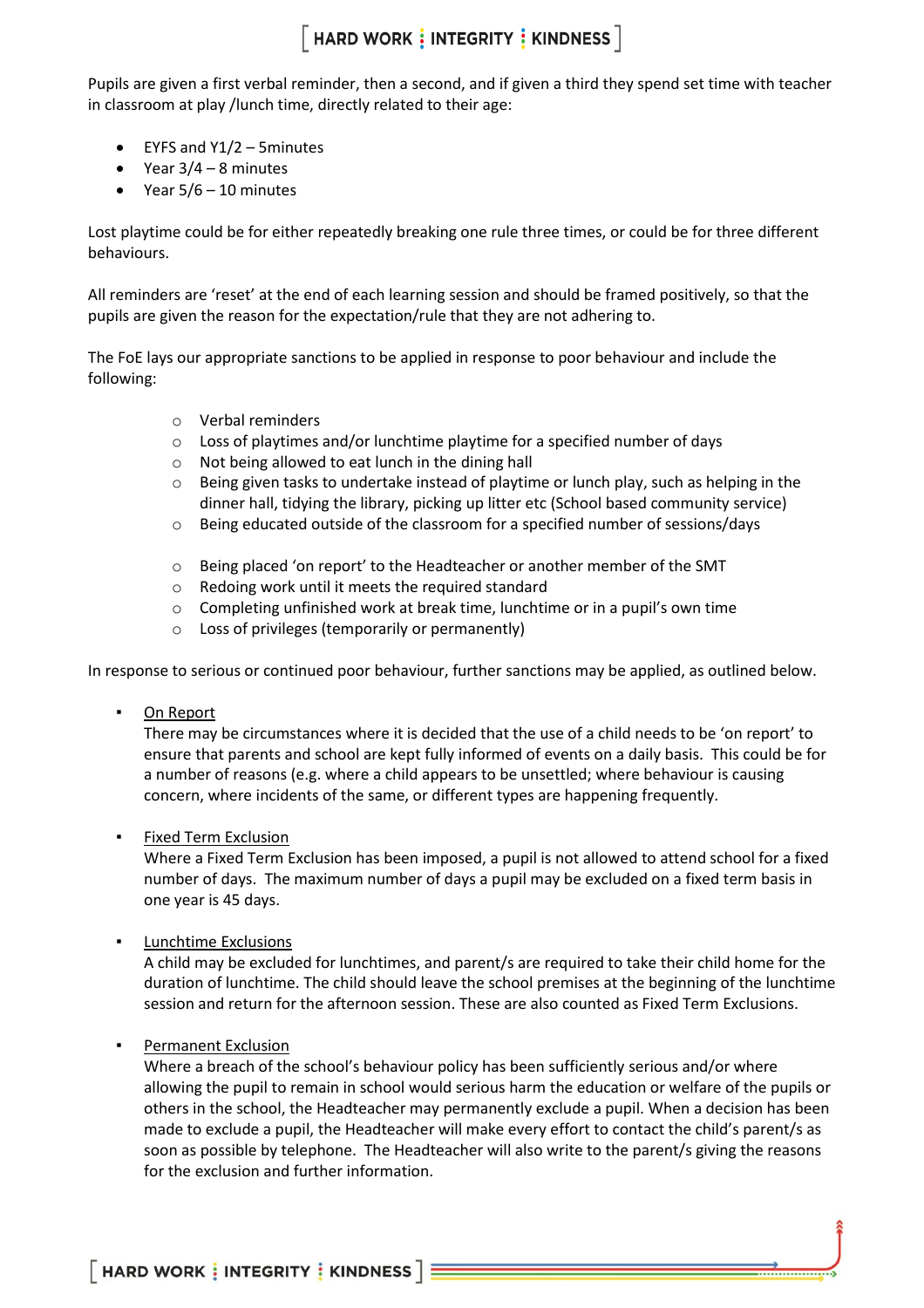### $\lceil$  HARD WORK  $\frac{1}{2}$  INTEGRITY  $\frac{1}{2}$  KINDNESS  $\rceil$

#### **Records of a Child's Behaviour**

Incidents of unwanted behaviour are noted within lessons on a '1, 2, 3' logging sheet and also monitored on a weekly basis on the class behaviour log (appendix 1). All incidents of pupils reaching a 3-count or receiving a 'red card' will be logged on Pupil Asset.

Pupil Asset records of red cards will include information about the type of behaviour exhibited; who the victims and perpetrators were; notes on what happened, including any investigations; and the consequences. These will be reviewed/monitored on a ½ termly basis to identify trends and patterns.

If it becomes apparent that a child is exhibiting frequent occurrences of unwanted behaviour, the child's parent/s will always be contacted by the class teacher to inform them. The purpose of this is to discuss the pattern of unwanted behaviour, discuss possible reasons for this, to ensure that the parent understands the potential consequences as laid out by this policy and to agree ways in which school and home can work together to support the child in behaving in a more appropriate way. The self-regulation section of this policy sets out support that may be offered.

#### **Section 4: Appropriate Use of Force and Physical Intervention and Other Physical Contact**

Members of staff have the power to use reasonable force to prevent pupils committing an offence, injuring themselves or others, or damaging property, and to maintain good order and discipline in the classroom.

There is occasionally a requirement for the use of restrictive physical intervention to prevent injury or harm to a child. This should be as a last resort where non-physical interventions and de-escalation strategies have failed or if the person is at significant risk of harming themselves or others. It is important for school staff to attempt to de-escalate situations in order to avoid the use of force. The decision to intervene using physical restraint should be a professional judgement taken calmly and in the full knowledge of the desired outcome.

Cambridgeshire County Council states that the term 'restrictive physical intervention' should be interpreted as describing direct safeguarding action. It is defined by the DfES/DoH (2002) as being 'designed to prevent movement or mobility or to disengage from dangerous or harmful physical contact'. There are four main principles underpinning any physical intervention:

- Restrictive physical interventions should, wherever possible, be avoided;
- There are occasions when the use of such interventions would be appropriate;
- Such interventions should always be reasonable and proportional to the circumstances
- Where restrictive physical interventions are necessary, they should recognise the need to maintain the dignity of all concerned as well as always being intended to preserve their safety.

#### *The document Use of Reasonable Force: Advice for head teachers, staff and governing bodies (2013) provides further information and guidance on the use of force and this policy has been written with reference to this document.*

This document outlines that schools can use reasonable force to:

- Prevent a pupil at risk of harming themselves through physical outbursts;
- **•** Remove a disruptive child from the classroom where they have refused to follow an instruction to do so;
- Prevent a pupil behaving in such a way that disrupts a school event or a school trip or visit;
- Prevent a pupil from leaving the classroom, where allowing the pupil to leave would risk their safety or lead to behaviour that disrupts the behaviour of others;
- Prevent a pupil from attacking a member of staff or another pupil, or to stop a fight in the playground.

Schools cannot use force as a punishment – it is always unlawful to use force as a punishment. The decision on whether to physically intervene is down to the professional judgement of the member of staff

 $\lceil$  HARD WORK  $\frac{1}{3}$  INTEGRITY  $\frac{1}{3}$  KINDNESS  $\rceil$   $\equiv$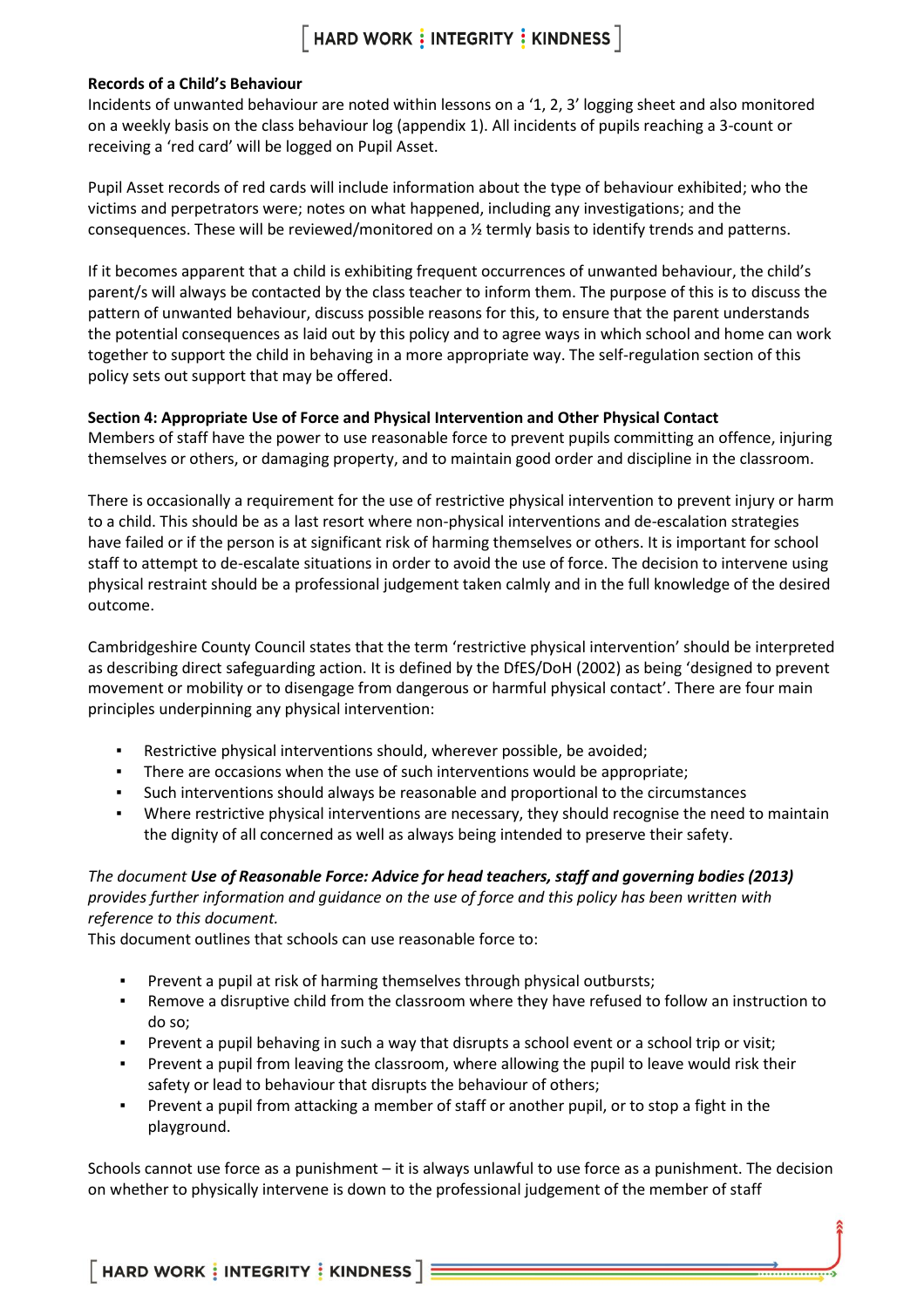concerned and this will depend on the particular circumstances. The use of force is reasonable if it is proportionate to the circumstances it is intended to prevent.

Any incident involving *restraint* of a child should be reported to parents and logged in the blue bound book in the Head teacher's office.

The Headteacher or Deputy Headteacher will contact parents to speak to parents about serious incidents involving the use of physical intervention. In such discussions it would be helpful to cover information relating to the:

- pupil's behaviour and level of risk presented at the time of the incident;
- level of intervention used;<br>■ effect on the nunil or mem
- effect on the pupil or member of staff; and the child's age.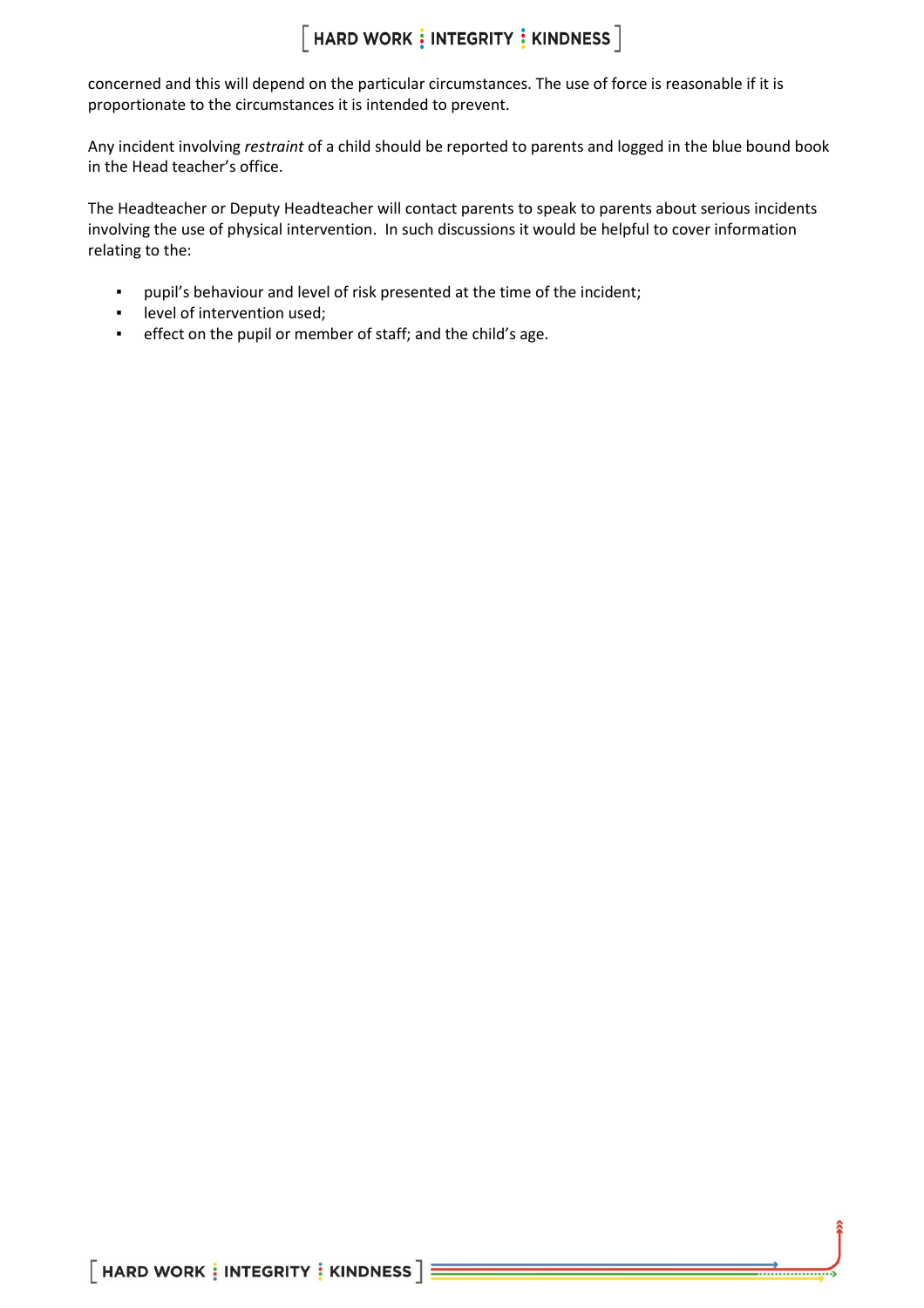### **Appendix 1** *-* **Behaviour Log Sheet.**

Class \_\_\_\_\_\_\_\_\_\_\_\_\_\_\_\_\_\_\_ Behaviour Log Sheet

Week commencing:

Missed playtime:  $Fdn/KS1 - 5 mins$  Yr  $3/4 - 8 mins$  Yr  $5/6 - 10 mins$ 

| Name | Opt out | $1st$ missed | $2nd$ missed | 3rd missed | Parents |
|------|---------|--------------|--------------|------------|---------|
|      |         | play         | play         | play       |         |
|      |         |              |              |            |         |
|      |         |              |              |            |         |
|      |         |              |              |            |         |
|      |         |              |              |            |         |
|      |         |              |              |            |         |
|      |         |              |              |            |         |
|      |         |              |              |            |         |
|      |         |              |              |            |         |
|      |         |              |              |            |         |
|      |         |              |              |            |         |
|      |         |              |              |            |         |
|      |         |              |              |            |         |
|      |         |              |              |            |         |
|      |         |              |              |            |         |
|      |         |              |              |            |         |
|      |         |              |              |            |         |
|      |         |              |              |            |         |
|      |         |              |              |            |         |
|      |         |              |              |            |         |
|      |         |              |              |            |         |
|      |         |              |              |            |         |
|      |         |              |              |            |         |
|      |         |              |              |            |         |
|      |         |              |              |            |         |
|      |         |              |              |            |         |
|      |         |              |              |            |         |
|      |         |              |              |            |         |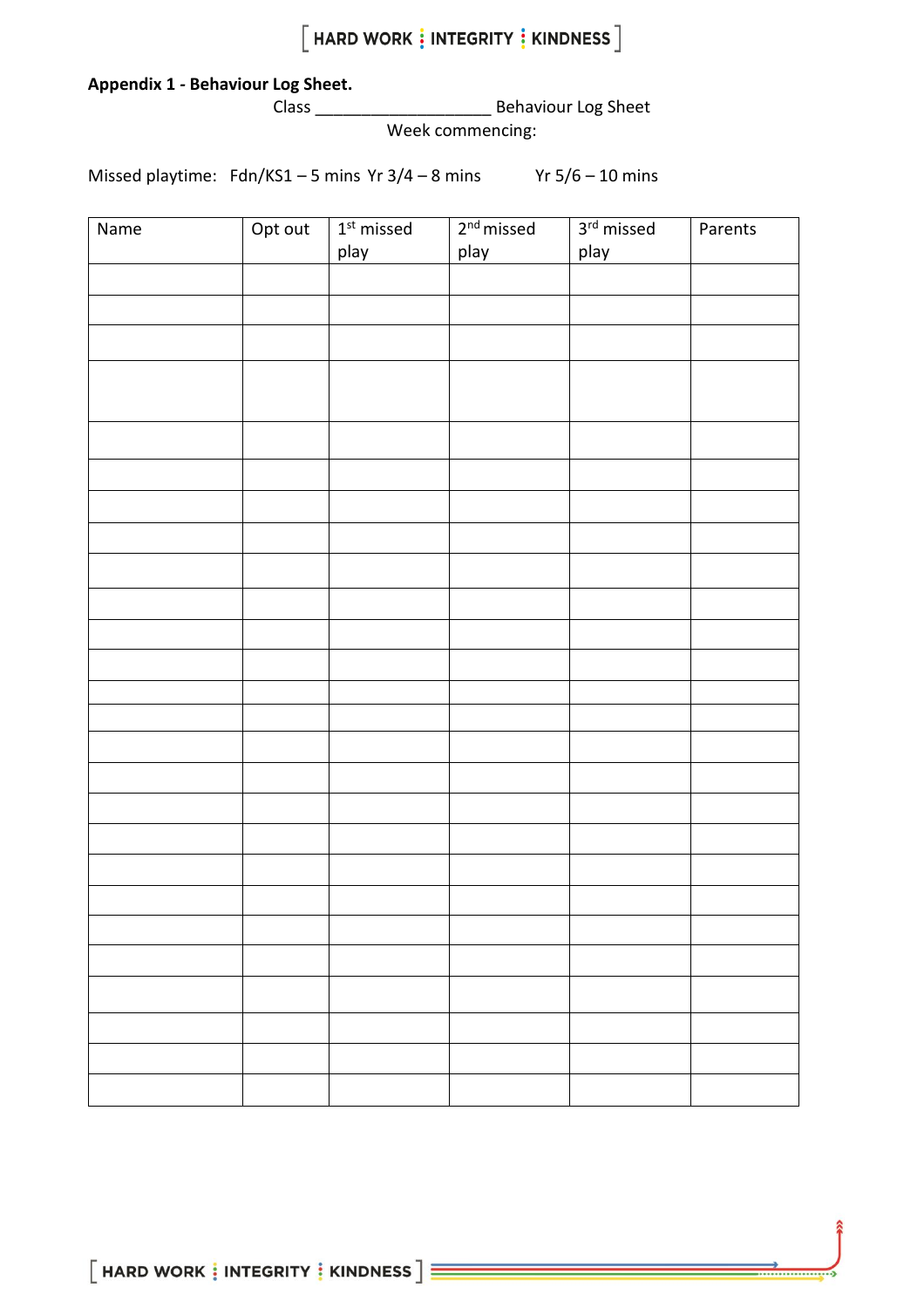# $[$  HARD WORK  $\frac{1}{2}$  INTEGRITY  $\frac{1}{2}$  KINDNESS  $\overline{\phantom{a}}$

#### **Appendix 2 –** Behaviours to Fast Track to Senior Management - Red Card Behaviours

Some behaviours are deemed as more serious and will result in a 'Red Card' being issued to the pupil. All red card incidents will be investigated and pupils will be given a chance to explain/admit to what has happened.

Following investigation of an incident/incidents and consideration of safeguarding concerns, the following sanctions may be applied:

Following any red card, the teacher must always contact the parent to let them know. On occasion, depending on the severity, this contact may be made by SMT instead.

| <b>Behaviour</b>                                                                  | <b>Consequence</b>                                                                                                                                           | <b>Restorative action</b>                                                                                     |
|-----------------------------------------------------------------------------------|--------------------------------------------------------------------------------------------------------------------------------------------------------------|---------------------------------------------------------------------------------------------------------------|
| Significant physically aggressive<br>behaviour towards a pupil or<br>staff member | Removal from contact<br>with other pupils for<br>between 1 session (break<br>or classroom) and 1 week.                                                       | Dependent on victim's wishes:<br>Letter of apology<br>Conversation                                            |
| Significant physical violence<br>against a child                                  | Removal from contact<br>with other pupils for at<br>least 1 day.                                                                                             | Dependent on victim's wishes:<br>Letter of apology<br>Conversation<br>Behaviour Support Plan to be<br>written |
| Repeatedly leaving the class<br>without permission                                | On report.<br>Completion of missed<br>work in school or at home.                                                                                             | Behaviour Support Plan to be<br>written<br>Litter picking/community service<br>activity.                      |
| Repeatedly and deliberately<br>disrupting learning in class                       | Removal from contact<br>with other pupils for<br>between 1 session - 1 day<br>On report.<br>Completion of missed<br>work in school or at home.               | Behaviour Support Plan to be<br>written<br>Litter picking/community service<br>activity.                      |
| Leaving the school grounds                                                        | Conversation with parents                                                                                                                                    | Risk Reduction Plan to be written                                                                             |
| Repeatedly arguing with an adult                                                  | On report.<br>Completion of missed<br>work in school or at home.                                                                                             | Behaviour Support Plan to be<br>written<br>Litter picking/community service<br>activity.                      |
| Persistently running away when<br>being spoken to by an adult                     | On report.                                                                                                                                                   | Litter picking/community service<br>activity.                                                                 |
| Swearing                                                                          | Miss 1 playtime - 1 weeks'<br>worth of playtimes<br>depending on pervious<br>behaviours, severity of<br>incident and whether the<br>swearing was aimed at an |                                                                                                               |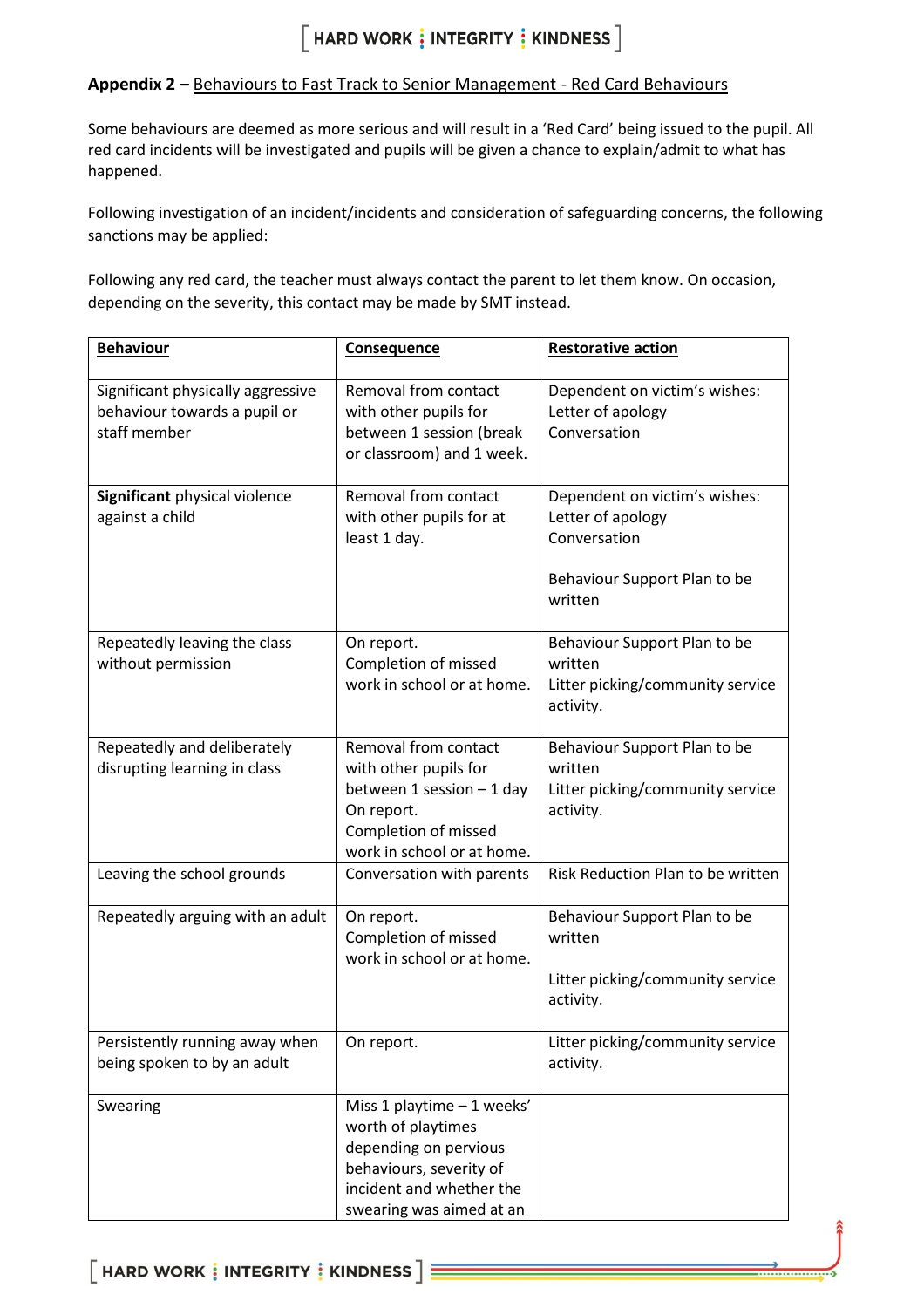|                                | individual with intent to  |                                   |
|--------------------------------|----------------------------|-----------------------------------|
|                                | harm.                      |                                   |
| Prejudice-related incident     | Miss 1 playtime - 1 weeks' | Complete education programme      |
|                                | worth of playtimes         |                                   |
|                                | depending on pervious      |                                   |
|                                | behaviours and severity of |                                   |
|                                | incident.                  |                                   |
|                                |                            |                                   |
|                                | Contact with parents       |                                   |
|                                | Letter written to parents  |                                   |
|                                | Recorded on data base      |                                   |
| Any inappropriate sexualised   | Contact with parents       | Often in conjunction with the LA: |
| behaviour (verbal or physical) | Possible removal from      | Complete education programme      |
|                                | certain contact situations |                                   |
|                                | (playtimes, lunchtimes,    |                                   |
|                                | changing for PE etc.)      |                                   |
| Any persistent and targeted    | Miss 1 playtime - 1 weeks' | Support groups                    |
| unkind behaviour (bullying     | worth of playtimes         | Restorative conversations         |
| behaviours)                    | depending on pervious      | Complete education programme      |
|                                | behaviours and severity of |                                   |
|                                | incident.                  |                                   |
|                                | Contact with parents       |                                   |
|                                | On report.                 |                                   |
| Wilful damage to               | On report.                 | Litter picking/community service  |
| property/vandalism (either     |                            | activity.                         |
| school owned or pupil owned)   |                            |                                   |

#### *Consequences will be reduced or of lower severity if pupils are honest about their behaviour from the start and will be increased if the behaviour repeated; or is persistent, purposeful or targeted (bullying behaviours). Additional support as part of the self-regulation section of this policy will be implemented in liaison with parents, as appropriate to the behaviours.*

SMT will review behaviour in Pupil Asset each two weeks and determine pupils whose behaviour would warrant going 'on report'. They will receive a report book, which will be used to make records of the child's behaviour and adherence to the school rules and values. The report card will be discussed with parents and the child and will serve as both a consequence for poor behaviour and an incentive to improve. On occasion, one-off incidents may warrant going on report; this decision will be always be discussed between SMT and class teacher.

Consequences for continued poor behaviours are to be agreed between the class teacher, parents and the child and recorded in the book.

All other behaviours to be dealt with by the class teacher, teaching assistant or MMS